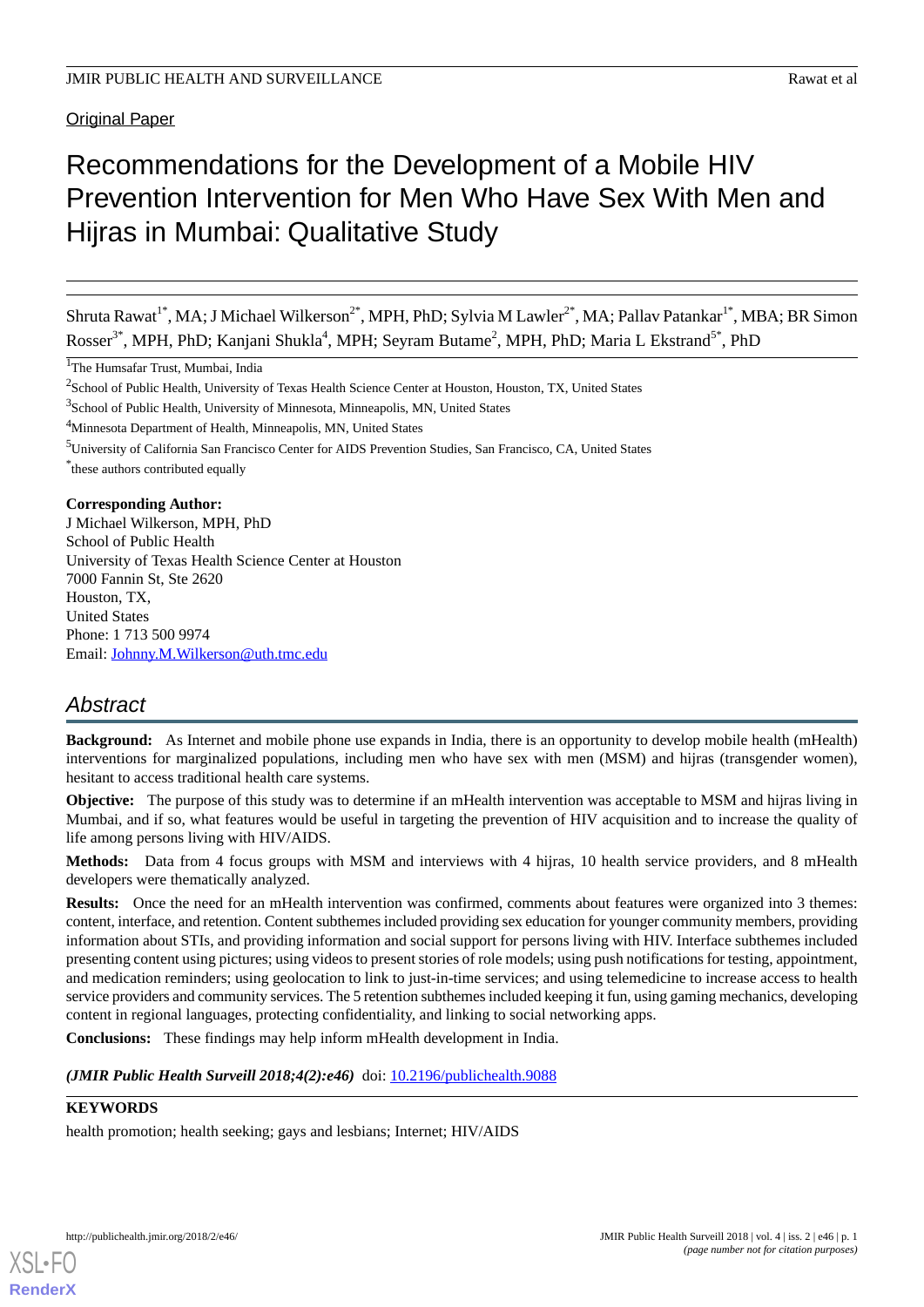# *Introduction*

The National AIDS Control Organization estimates the prevalence of HIV among adults in India as 0.3% [\[1](#page-4-0)]. Among men who have sex with men (MSM) and hijras (transgender women), the prevalence of HIV is estimated to be 4.3% and 7.5%, respectively [\[1](#page-4-0),[2\]](#page-5-0). These relatively high rates of HIV among MSM and hijras have been attributed to individual-level risk behaviors like high rates of sexual concurrency (wherein individuals have multiple overlapping sexual partners) and low rates of condom use [\[3](#page-5-1),[4\]](#page-5-2). Additionally, MSM and hijras often face stigma, discrimination, and, in some cases, criminalization [[5](#page-5-3)[-7](#page-5-4)]. Due to fear of social recrimination, MSM and hijras may be unwilling to engage with health service providers, leaving them with unmet health care needs [\[7](#page-5-4)]. Some evidence suggests interventions using mobile health (mHealth) technology may increase access to health care in developing countries such as India [\[8](#page-5-5)]. Therefore, Indian MSM and hijras may also benefit from mHealth interventions.

In developing countries, including India, mHealth interventions have historically made use of short message service (SMS) technology [\[9](#page-5-6)[-14](#page-5-7)]. However, the mobile technology market in India is complicated by governmental regulations, including a National Customer Preference Register, that limit the number of SMS messages sent and received per day [\[15](#page-5-8)]. Due to these limitations, researchers investigating the effects of SMS mHealth interventions in India have obtained mixed results [\[16](#page-5-9)[,17](#page-5-10)]. It is estimated that in 2018 there will be 530 million mobile phone users in India, nearly twice that of the United States [[18\]](#page-5-11). Given the challenges of harnessing SMS messaging for health interventions, researchers instead should consider the burgeoning mobile phone market within India as a means of advancing the field of mHealth, particularly in support of the unique health needs of MSM and hijras [[19\]](#page-5-12). The difficulties in harnessing SMS technology for mHealth interventions make mobile phone technology such as Internet-enabled apps a viable option for public health interventionists.

In Western countries, many mHealth interventions capitalize on mobile phones to deliver HIV prevention messaging and needs assessments for high-risk MSM. Preferred content often includes information about HIV and sexually transmitted infections (STIs), proper condom use, behavioral risk reduction strategies, and partner communication strategies [\[20](#page-5-13),[21\]](#page-5-14). For persons living with HIV/AIDS (PLHA), preferred content includes information about health care providers and treatment, especially regarding linkage and retention into care and medication adherence [[22](#page-5-15)[,23](#page-6-0)]. Additional features include use of geolocation of HIV testing centers; automated reminders for testing, appointment, and medication adherence; use of existing public or private social networking apps and chat rooms to increase social support; links to role model videos; self-assessment tools; access to sexual health experts; referrals to health service providers; and telemedicine [\[22](#page-5-15),[24-](#page-6-1)[27](#page-6-2)].

The successes and innovations of mobile phone–based mHealth interventions in Western populations make a strong case for developing such interventions for MSM and hijras in India. Thus, in this paper we report qualitative findings from a

formative research study with high-risk Indian MSM and hijras, health service providers with MSM and hijra clientele, and mHealth developers to determine what content and features they would like to be included in an mHealth intervention to prevent new HIV infections and increase the quality of life among PLHA. To the best of our knowledge, there is no information about the preferred features of an mHealth intervention targeting high-risk MSM and hijras in India.

# *Methods*

#### **Study Population and Recruitment**

We used a convenience sample to recruit study participants based on key informants identified by the research team and The Humsafar Trust, one of India's largest nongovernmental organizations that advocates for the rights of sexual and gender minority people. We used snowball sampling [\[22](#page-5-15),[25\]](#page-6-3) to recruit MSM into focus groups. Approximately 6 individuals were in each focus group. Hijras and health service providers were asked to participate in individual interviews. Eligibility criteria for MSM and hijras included being 18 years or older, living in Mumbai, and having used Internet-enabled technology (ie, laptop, desktop, tablet, or mobile phone) to meet male sex partners [\[28\]](#page-6-4). Health service providers included medical doctors, nurses, mental health providers, and outreach workers who had a significant number of MSM and hijra clients and who felt confident in their ability to speak about using technology to interact with patients. mHealth developers were recruited from an mHealth conference listserv. Conference organizers allowed the research team access to the email addresses of all attendees. Developers who had experience working with Indian populations were asked to contact the research team. Upon completion of focus group or interview, participants received Rs 300 (US \$7). All study procedures were approved by the institutional review boards of all authors' home institutions and the Indian Government.

The median age of the 24 MSM who participated in focus groups was 27 (interquartile range, IQR, 24 to 33) years. Most of them (21/24, 88%) were college educated. Nearly all the MSM (23/24, 99%) identified as gay or homosexual. About a third of them (9/24, 38%) were out about their sexual or gender identity to most or all the people they knew, 21% (5/24) were out to about half the people they knew, and 42% (10/24) of MSM participants were out to only a few people or no one at all.

The median age of the 4 hijras who participated in individual interviews was 25 (IQR 22 to 29) years. Three were college educated and all identified as hijras. Three were out to most of the people they knew as a hijra, while 1 was out to about half the people she knew.

The median age of the 10 health service providers who participated in individual interviews was 31 (IQR 28 to 38) years. Half of them (5/10, 50%) were college educated; 8 of the health service providers identified as men, 1 as a woman, and 1 preferred not to identify. On average, the health service providers had worked in prevention for 6.2 (SD 5.4) years and with MSM or hijras specifically for 5.3 (SD 4.9) years.

```
XS-FO
RenderX
```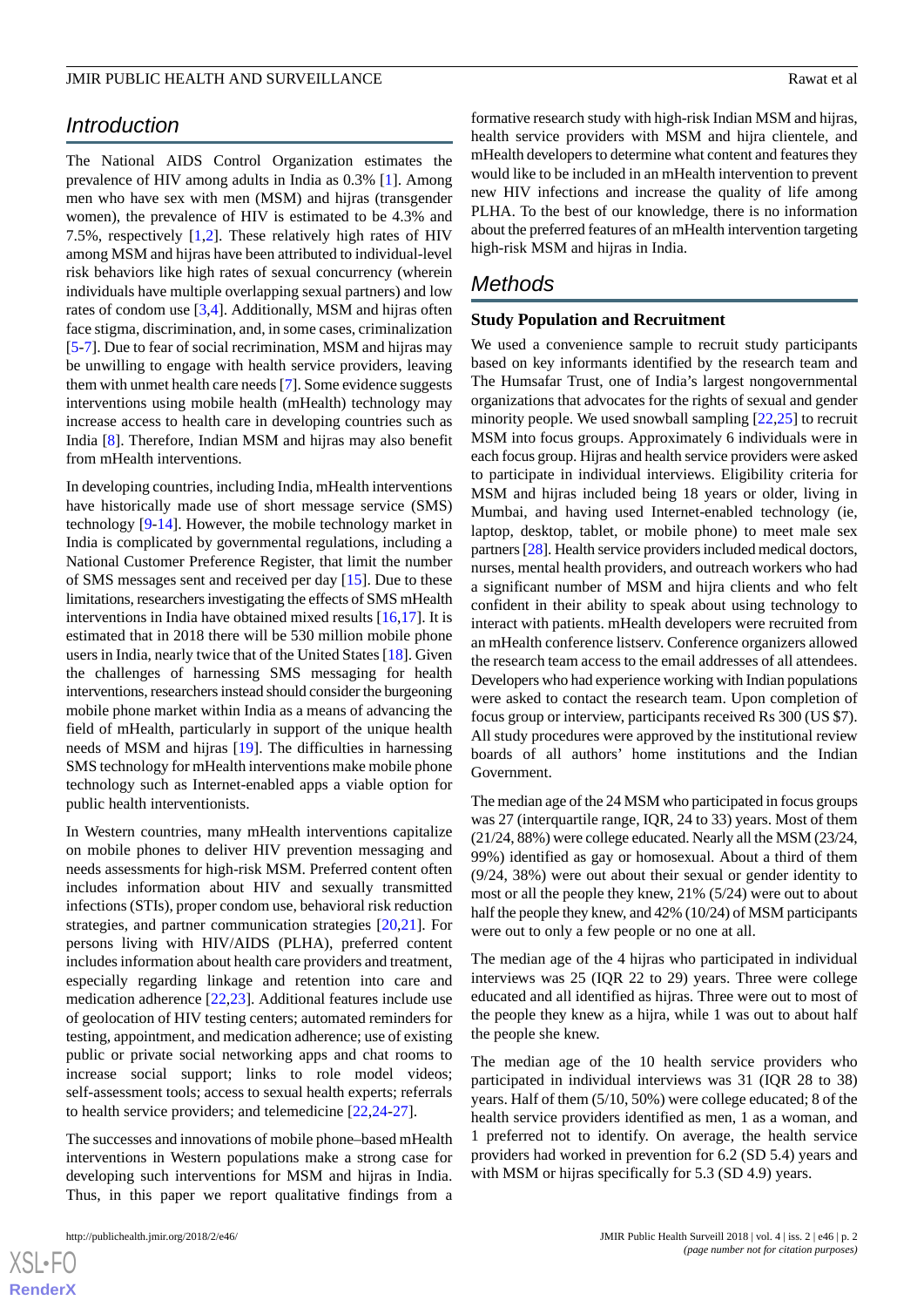The median age of the 8 mHealth developers who participated in individual interviews was 39 (IQR 32 to 44) years, and all were college-educated men. On average, the mHealth developers had worked in mHealth for 4.0 (SD 2.9) years and had worked in India on average for 3.3 (SD 2.9) years. All the developer participants believed that mHealth interventions could be useful, although they acknowledged that developing such a tool for the Indian context would be challenging due to differences in languages spoken, literacy, and access to technology.

#### **Study Procedures**

Prior to data collection, a member of the research team reviewed consent forms with all participants. After consenting but prior to the start of the qualitative data collection, participants completed a brief demographic questionnaire. Four focus groups [[29\]](#page-6-5) were conducted with MSM who used technology to meet male sex partners. Because it was difficult to identify hijras who use technology to meet sex partners—perhaps due to differences in income between MSM and hijras—the few who were identified were interviewed individually. Topics discussed in focus groups and interviews were similar. Both began with a discussion about participants' experiences using technology to meet sex partners and concluded with a discussion about suggestions for an HIV/STI prevention mHealth intervention. Additionally, we interviewed 10 health service providers who had experience working with MSM and hijra patients. The interviews focused on the ways health service providers and their organizations might use technology-based interventions to address the health needs of MSM and hijras. Each focus group lasted approximately 1.5 hours, and each individual interview lasted approximately 1 hour. Although focus groups and interviews were conducted in the preferred language of participants (Marathi, Hindi, or English), most focus groups and interviews occurred in English. During the focus groups, participants often switched between English and either Hindi or Marathi. Copies of the semistructured focus group and interview protocols are available upon request from the corresponding author.

# **Data Analysis**

All focus groups and interviews were audiorecorded and transcribed. When participants spoke Hindi or Marathi, the recordings were translated into English by staff at The Humsafar Trust. The first and third authors, who are fluent in Marathi, Hindi, and English, compared the translated transcripts for accuracy. Because many focus group and interview participants spoke in English at least some of the time, the words of participants were retained for analysis. The English portions of the transcripts were not altered to adhere to English grammar rules. The English transcripts were entered into NVivo 10 (QSR International Pty Ltd) for content analysis [\[30](#page-6-6)]. Independently, the first and second authors coded all transcripts for distinct themes based on the meaning of words or phrases and then came together to compare codes and arrive at a common coding taxonomy by examining codes for frequency, strength, and relationship. The taxonomy was presented to and vetted by the entire research team to arrive at a final taxonomy, which was used to code all transcripts.

# *Results*

Three overarching themes emerged from the data that were relevant to the development of an mHealth HIV prevention intervention for Indian MSM: content, interface, and retention features of the intervention.

# **Content**

Content recommendations for an mHealth intervention included providing sex education for youth, providing information about STIs, and providing information and social support for PLHA. Because sex education is not uniformly taught in schools, participants suggested mHealth could provide missing sex education. Topics such as gender, identity, and sexuality as well as HIV/STI facts, proper condom use, and condom use negotiation skills were identified as being the most salient.

*The way sex should be done, condom should be used and it should be done at safe place, all this should be shown.* [Hijra]

Participants also expressed a need for an intervention to address reasons why younger MSM and hijras might engage in condomless anal sex (barebacking), including possible coercion by older partners and perceived HIV status of a potential sex partner based on their appearance.

*When I was 17, people used to persuade me to have bareback sex. Thankfully, I was aware of not having sex but they used to say, "Do it, nothing [bad] would happen." So, the young guys would want to try out everything so that they might just fall for it.* [MSM]

*If you smell good, wear good perfume, have nice underwear, and if you are physically clean then you are considered to be [HIV negative].* [MSM]

Participants viewed an mHealth intervention as a tool to provide accurate information on STIs. MSM and hijra participants recommended that the intervention have adequate information on STIs to aid in the identification of STIs prior to having sex with a potential partner*.* The health service providers shared this view and acknowledged that an mHealth intervention could also bridge gaps in understanding that health service providers have about STIs. Health service providers expected an mHealth intervention to promote a fear-based approach to STIs with graphic pictures of infections to scare the community members into practicing safer sex; however, MSM and hijras expressed an aversion to this approach. Thus, while there was agreement about the need for information about STIs, health service providers and MSM and hijras had divergent views on how best to deliver the information.

MSM, hijras, and health service providers viewed an mHealth intervention as a potential source of information and support for PLHA. Topics included ways to improve positive living, including medication adherence, how to contact a health care worker in cases of emergency hospitalizations, information about health centers offering various services for PLHA, and an online support group for respondents. Participants suggested that an mHealth intervention could connect individuals with health care workers who could provide support to PLHA in case

 $XS$ -FO **[RenderX](http://www.renderx.com/)**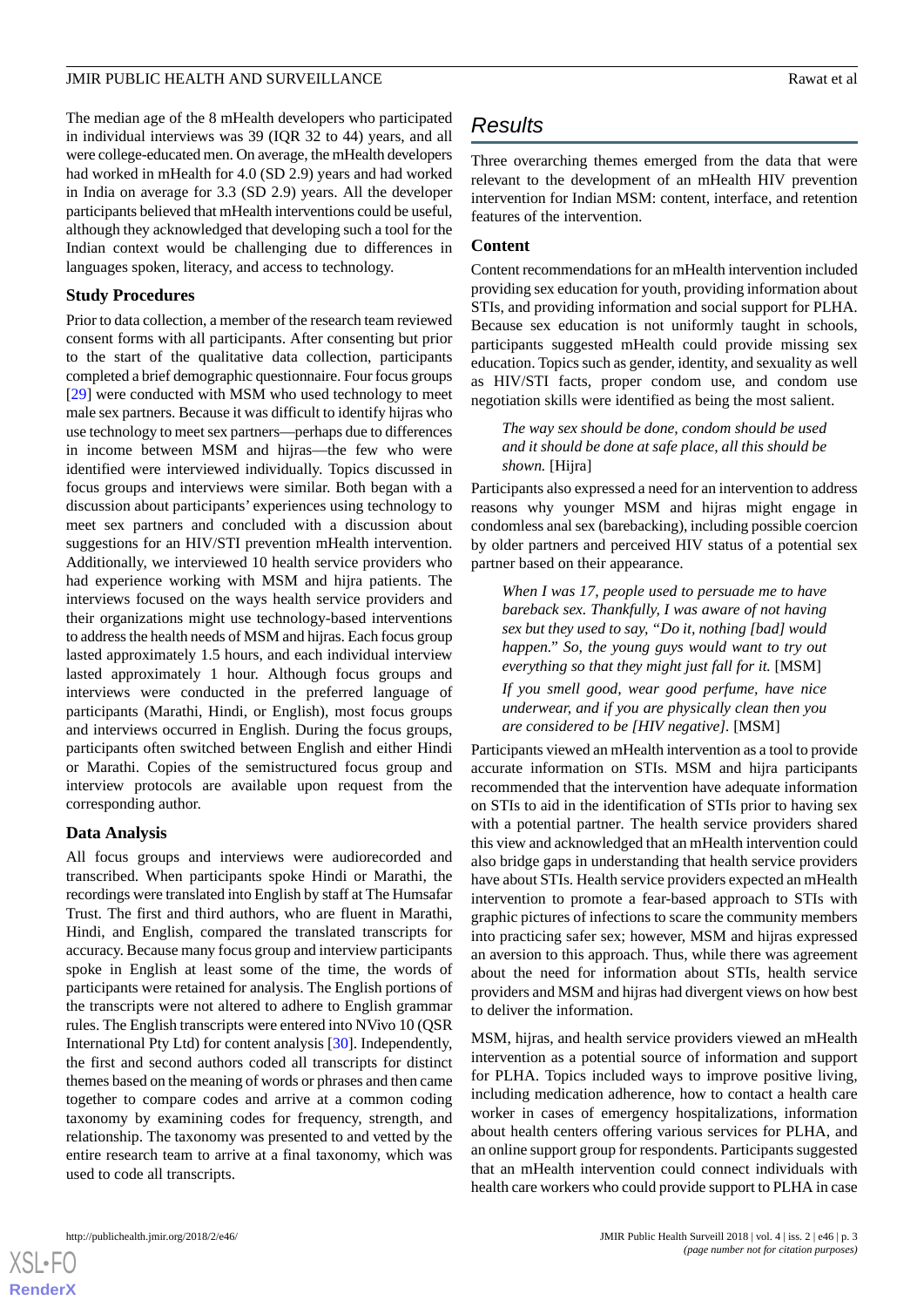of emergency as well as routine hospitalizations and with other persons living with the virus.

*Sometimes PLHA and MSM community people [are] hospitalized and they don't have their family members with them. At that time, there is a major problem with their care... so if we can do it by app...we can get free or voluntary caretakers for them. This would be the most important support for PLHA community.* [Health service provider]

Participants felt community support was needed for PLHA because of the stigma and discrimination associated with living with HIV. An online community would ensure privacy.

#### **Interface**

Interface recommendations for an mHealth intervention included presenting content using pictures; using videos to present stories of role models; using push notifications for testing, appointment, and medication reminders; using geolocation to link to just-in-time (JIT) services; and using telemedicine to increase access to health care providers and community services.

Nearly all participants agreed that mHealth interventions should have minimal text if MSM and hijras were to use it regularly. They suggested presenting information in pictorial formats. Some participants' expressed concerns about text-heavy content were potential user short attention spans and limited literacy, particularly among members of the hijra community.

*Normally in our community, so many uneducated people are there and they cannot be able to know how this app would to be used.* [Hijra]

Health service providers agreed with these observations, noting that pictorial messages can aid in recall.

*People generally understand the messages through pictures. When he sees the picture, he will try to recall that, "Yes, I have seen it somewhere." So pictures should be used much.* [Health service provider]

Overreliance on written communication could impede understanding and utility of health messaging. Images or videos were a preferred method of messaging. Community participants expressed that an mHealth intervention could also explore areas beyond the traditional ambit of health education by using role models within the community and focusing on relationships with partners. An mHealth intervention could have role model stories from persons who have navigated stigmatizing environments to form successful social and romantic relationships with other MSM and hijras. An mHealth intervention could also provide role models of PLHA by describing the journey toward accepting one's HIV positive status and living a happy and successful life.

*[Include] videos on how people have become comfortable having HIV. Messages from role models. Some honest interview of what stages of approval [self-acceptance] the person has gone through... Something on lines of, "I was really angry, I was revengeful and I changed."* [MSM]

Because of barriers to using SMS, push notifications when used selectively were an acceptable alternative. Because it was

 $XS$ -FO **[RenderX](http://www.renderx.com/)** sometimes difficult to remember to test routinely or to remember other medical appointments, participants felt an mHealth intervention could be used to promote testing among community members by setting reminders. Reminders were perceived as being particularly useful for hijra sex workers as their working schedules often affect regular testing. For PLHA, push notifications were viewed as an acceptable method for reminders to take antiretroviral or other medications.

Participants were enthusiastic about the possibilities to access information on community events and JIT services. The most mentioned JIT services that the participants wished to see included were information on sexual and gender minority–serving nongovernmental organizations and testing centers, health care providers, counselors, legal aid, and helplines.

Some health service providers recommended telemedicine for mental health counseling and to broaden outreach, particularly to MSM and hijras who were closeted and hard to reach. One health care provider articulated the financial challenge to this approach while also highlighting the potential benefit.

*Telemedicine broadens the outreach. [There is] considerable investment in the cost of equipment, [but] support would be counseling for mental health issues, since gay men don't find it easy to open up to everyone.* [Health service provider]

While health service providers and community participants acknowledged the infrastructure costs to begin offering telemedicine, the suggestions could allow an mHealth intervention to be accessed by a greater number of clients.

#### **Retention**

Retention recommendations for an mHealth intervention included keeping it fun, developing content in regional languages, protecting confidentiality, and linking to social networking apps. Community participants insisted that the mHealth intervention be fun; otherwise, they felt members of the community would not access it regularly. They were wary of an intervention that was too serious because they felt that the members of the community would quickly lose interest in it. Another suggestion was to employ gaming mechanics. For example, 1 participant recommended employing a reward system for engaging in health-promoting behavior (ie, using a condom after last intercourse or getting tested for HIV).

There was a strong emphasis on use of local languages. English words could be misunderstood and would make the intervention inaccessible to members of the community who are less fluent in English. Both health service providers and members of the community expressed concern about the excessive use of English. For them, it was important that intervention developers embrace the multiculturalism of India.

Participants said protecting confidentiality on an mHealth intervention would be critical. Participants highlighted the stigma that the community faces and shared instances of how stigma affects uptake of services by the community. Participants stated that confidentiality would be a key aspect influencing use of an mHealth intervention by the community. Mindful that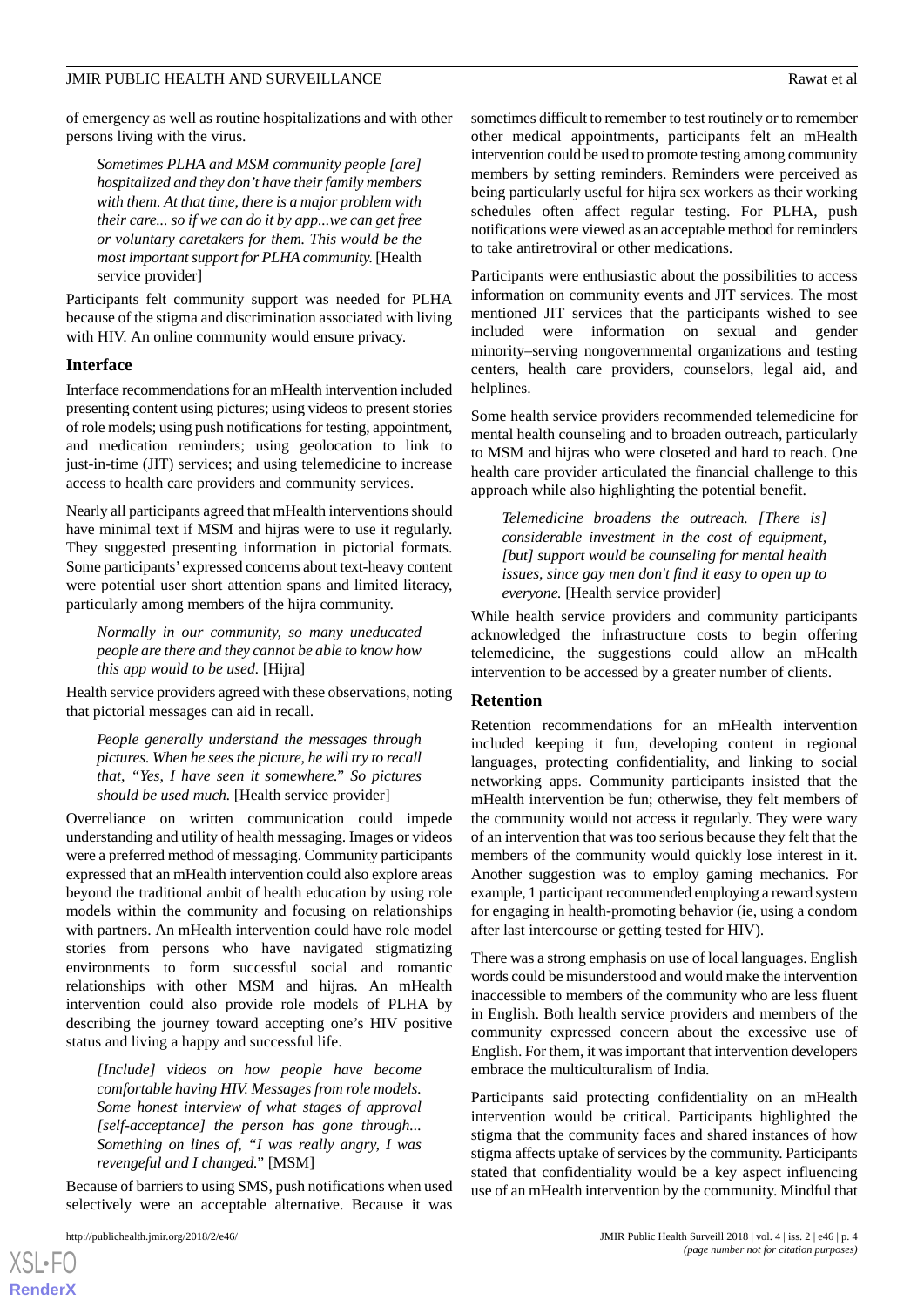homosexuality is still illegal and highly stigmatized in India, participants said that if the intervention looked "too gay" or included nude content then it could potentially out users as sexual or gender minorities and discourage increased use of the intervention, as a substantial proportion of the community are closeted.

*You should just have a logo and that's about it. Logo or the identity interface should not have a gay feel. Even the name of the app can't be too gay. And if there is a way that a person could hide the app, saying like you have this antivirus software where when it gets camouflage with something else.* [MSM]

MSM and hijras, in particular, were in favor of having access codes to ensure that the app remains private and confidential. However, they expressed concerns about information still being visible in instances of pop-up notifications. Participants recommended that confidentiality statements be featured prominently.

An additional recommendation to make the intervention more interactive and increase retention was to incorporate social networking. Participants described using various types of social media (eg, Facebook, Twitter) to improve reach. Some participants recommended that an mHealth intervention be linked to popular instant messaging apps (eg, Whatsapp) and dating apps (eg, PlanetRomeo) to allow messages to be delivered instantly by using instant message features on these apps for sending out health messages. By linking the intervention to preexisting social networking apps, an intervention could seamlessly be incorporated into participants' lives rather than being another app they may forget to check.

# *Discussion*

# **Principal Findings**

Interventions using mHealth are becoming more feasible in India because of a burgeoning market for mobile technology and use of the Internet [\[18](#page-5-11),[19\]](#page-5-12). Although a demographic digital divide exists with millennials from higher income brackets being more likely to be mobile phone and Internet users [[31\]](#page-6-7), trends suggest a rapidly expanding technological market as products become more affordable. This creates new opportunities to develop culturally relevant mobile health (mHealth) interventions for a variety of health issues including HIV prevention.

Although many of the features identified by participants were similar to those reported in the literature using data from Western countries, there were some differences, including minimal use of text, the ability to deliver content in multiple regional languages, and concerns about confidentiality due to

stigma and criminalization of homosexuality. For an mHealth intervention to be used by Indian MSM and hijra communities, it needs to feel safe, private, trustworthy, and confidential. To feel credible, it needs to include numerous safeguards to ensure confidentiality of the users and not appear "too gay." An mHealth intervention could be an avenue for strengthening care and support services to MSM and hijra PLHA. Features such as reminders could improve adherence to medication and routine health care checkups. An intervention could also provide much needed emotional and physical support to PLHA. If the app mediated mental health counseling and access to JIT services and community events, it could empower members of the community to make informed choices about their health and sexuality.

#### **Strengths and Limitations**

A strength of this study is the increased credibility resulting from triangulating data from focus groups with MSM and individual interviews with hijras, health service providers, and mHealth developers. However, data were collected only from persons living in Mumbai, so transferability to other Indian or South and Southeast Asian contexts, particularly to rural Indian contexts, is unknown. In addition, we were only able to recruit 4 hijras who had experience using technology to meet male sex partners. Similar to formative studies from Western countries, a limitation is that the focus was on preventive education, testing, and medication adherence rather than the on the entire continuum of care [\[27](#page-6-2),[32\]](#page-6-8).

#### **Conclusion**

Although participants recommended keeping the intervention simple, they also suggested a lot of content and features. When developing an intervention, it will be important for researchers, practitioners, and developers to remain cognizant of the trade-off between developing an intervention that will achieve the desired health outcome and addressing the diverse needs of potential users of the intervention. While members of the community and health service providers have some divergent opinions on content and retention features, there is broad support for the development of an mHealth intervention to prevent HIV transmission and support persons living with the virus. Where differing views exist, such as use of pictures of graphic STIs, additional research is needed to ensure uptake of messaging. However, it should be noted that fear-based messaging techniques for HIV prevention have been shown to be ineffective [[33\]](#page-6-9). Although our findings do not represent a framework for a particular intervention, practitioners and researchers developing interventions for Indian MSM and hijras should consider the wishes of the community if they decide to incorporate mobile technology into their prevention efforts.

#### <span id="page-4-0"></span>**Conflicts of Interest**

None declared.

#### **References**

[XSL](http://www.w3.org/Style/XSL)•FO **[RenderX](http://www.renderx.com/)**

1. National AIDS Control Organisation: Annual Report 2015-16. URL: [http://naco.gov.in/sites/default/files/](http://naco.gov.in/sites/default/files/Annual%20Report%202015-16_NACO.pdf) [Annual%20Report%202015-16\\_NACO.pdf](http://naco.gov.in/sites/default/files/Annual%20Report%202015-16_NACO.pdf) [accessed 2018-04-14] [[WebCite Cache ID 6wihDgxJU\]](http://www.webcitation.org/

                                            6wihDgxJU)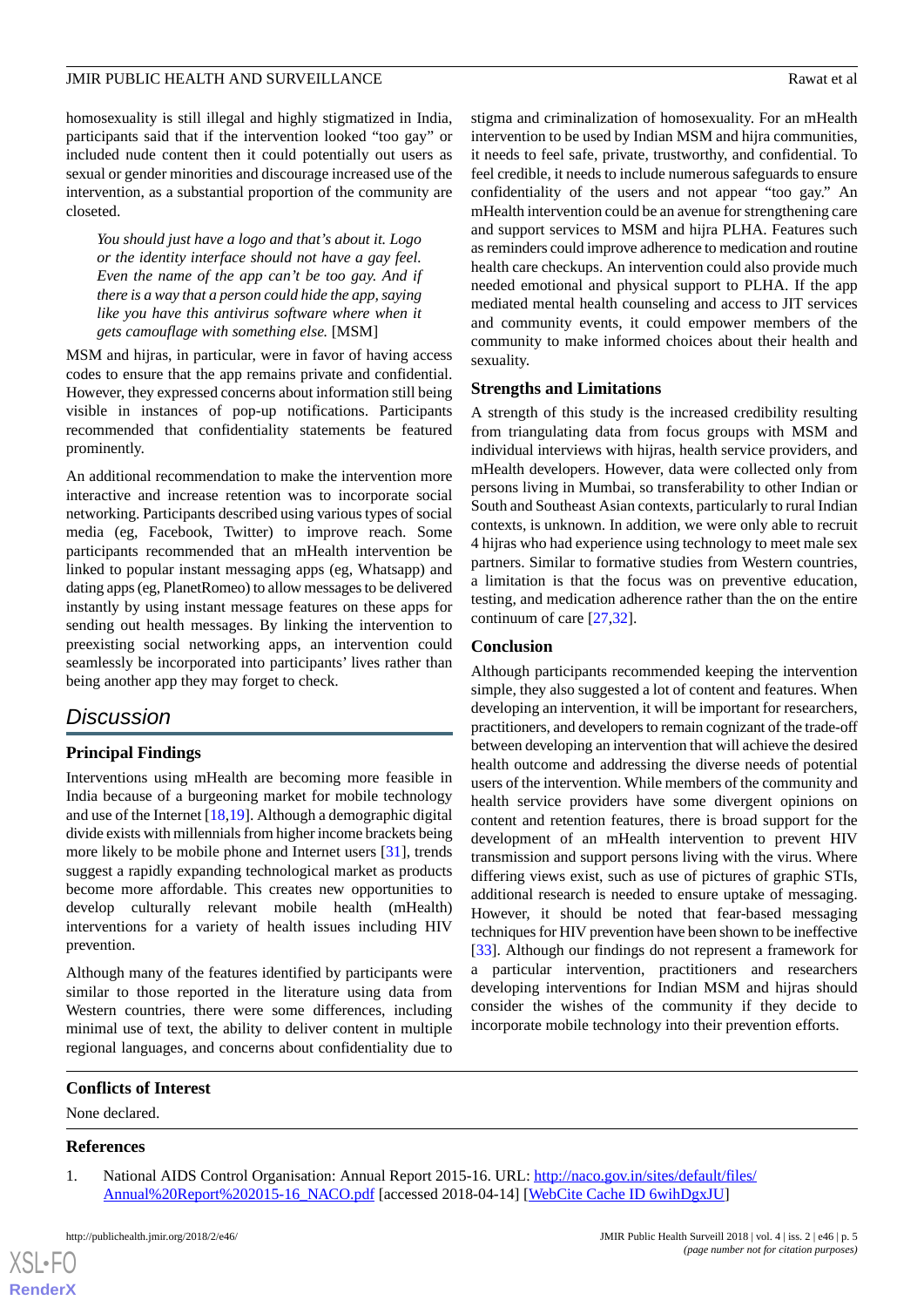- <span id="page-5-0"></span>2. National AIDS Control Organisation: India HIV estimations 2015. URL: [http://www.naco.gov.in/sites/default/files/](http://www.naco.gov.in/sites/default/files/India%20HIV%20Estimations%202015.pdf) [India%20HIV%20Estimations%202015.pdf](http://www.naco.gov.in/sites/default/files/India%20HIV%20Estimations%202015.pdf) [accessed 2018-04-14] [\[WebCite Cache ID 6wihOkoWk](http://www.webcitation.org/

                                            6wihOkoWk)]
- <span id="page-5-1"></span>3. Solomon SS, Srikrishnan AK, Sifakis F, Mehta SH, Vasudevan CK, Balakrishnan P, et al. The emerging HIV epidemic among men who have sex with men in Tamil Nadu, India: geographic diffusion and bisexual concurrency. AIDS Behav 2010 Oct;14(5):1001-1010 [[FREE Full text](http://europepmc.org/abstract/MED/20467890)] [doi: [10.1007/s10461-010-9711-2\]](http://dx.doi.org/10.1007/s10461-010-9711-2) [Medline: [20467890](http://www.ncbi.nlm.nih.gov/entrez/query.fcgi?cmd=Retrieve&db=PubMed&list_uids=20467890&dopt=Abstract)]
- <span id="page-5-2"></span>4. Setia MS, Lindan C, Jerajani HR, Kumta S, Ekstrand M, Mathur M, et al. Men who have sex with men and transgenders in Mumbai, India: an emerging risk group for STIs and HIV. Indian J Dermatol Venereol Leprol 2006;72(6):425-431 [\[FREE](http://www.ijdvl.com/article.asp?issn=0378-6323;year=2006;volume=72;issue=6;spage=425;epage=431;aulast=Setia) [Full text\]](http://www.ijdvl.com/article.asp?issn=0378-6323;year=2006;volume=72;issue=6;spage=425;epage=431;aulast=Setia) [Medline: [17179617\]](http://www.ncbi.nlm.nih.gov/entrez/query.fcgi?cmd=Retrieve&db=PubMed&list_uids=17179617&dopt=Abstract)
- <span id="page-5-3"></span>5. Li DH, Rawat S, Rhoton J, Patankar P, Ekstrand ML, Rosser BRS, et al. Harassment and violence among men who have sex with men (MSM) and hijras after reinstatement of India sodomy law. Sex Res Soc Policy 2016 Dec 17;14(3):324-330. [doi: [10.1007/s13178-016-0270-9](http://dx.doi.org/10.1007/s13178-016-0270-9)]
- <span id="page-5-4"></span>6. Mimiaga MJ, Reisner SL, Closson EF, Perry N, Perkovich B, Nguyen T, et al. Self-perceived HIV risk and the use of risk reduction strategies among men who engage in transactional sex with other men in Ho Chi Minh City, Vietnam. AIDS Care 2013 Aug;25(8):1039-1044 [\[FREE Full text](http://europepmc.org/abstract/MED/23252673)] [doi: [10.1080/09540121.2012.748873\]](http://dx.doi.org/10.1080/09540121.2012.748873) [Medline: [23252673\]](http://www.ncbi.nlm.nih.gov/entrez/query.fcgi?cmd=Retrieve&db=PubMed&list_uids=23252673&dopt=Abstract)
- <span id="page-5-5"></span>7. Satpathy M. Emerging healthcare issues and needs of young MSM and TG in India: needs assessment from multi-stakeholders perspective. BMC Infectious Diseases 2012;12(Suppl 1):1. [doi: [10.1186/1471-2334-12-s1-p91](http://dx.doi.org/10.1186/1471-2334-12-s1-p91)]
- <span id="page-5-6"></span>8. Beratarrechea A, Lee AG, Willner J, Jahangir E, Ciapponi A, Rubinstein A. The impact of mobile health interventions on chronic disease outcomes in developing countries: a systematic review. Telemed e-Health 2014;20(1):75-82.
- 9. Burton J, Brook G, McSorley J, Murphy S. The utility of short message service (SMS) texts to remind patients at higher risk of STIs and HIV to reattend for testing: a controlled before and after study. Sex Transm Infect 2014 Feb;90(1):11-13. [doi: [10.1136/sextrans-2013-051228](http://dx.doi.org/10.1136/sextrans-2013-051228)] [Medline: [24064987](http://www.ncbi.nlm.nih.gov/entrez/query.fcgi?cmd=Retrieve&db=PubMed&list_uids=24064987&dopt=Abstract)]
- 10. Chib A, Wilkin H, Ling LX, Hoefman B, Van Biejma H. You have an important message! Evaluating the effectiveness of a text message HIV/AIDS campaign in Northwest Uganda. J Health Commun 2012;17 Suppl 1:146-157. [doi: [10.1080/10810730.2011.649104\]](http://dx.doi.org/10.1080/10810730.2011.649104) [Medline: [22548607\]](http://www.ncbi.nlm.nih.gov/entrez/query.fcgi?cmd=Retrieve&db=PubMed&list_uids=22548607&dopt=Abstract)
- 11. Curioso WH, Quistberg DA, Cabello R, Gozzer E, Garcia PJ, Holmes KK, et al. It's time for your life: how should we remind patients to take medicines using short text messages? AMIA Annu Symp Proc 2009;2009:129-133 [\[FREE Full text](http://europepmc.org/abstract/MED/21633523)] [Medline: [21633523](http://www.ncbi.nlm.nih.gov/entrez/query.fcgi?cmd=Retrieve&db=PubMed&list_uids=21633523&dopt=Abstract)]
- 12. da Costa TM, Barbosa BJP, Gomes ECDA, Sigulem D, de Fatima Marin H, Filho AC, et al. Results of a randomized controlled trial to assess the effects of a mobile SMS-based intervention on treatment adherence in HIV/AIDS-infected Brazilian women and impressions and satisfaction with respect to incoming messages. Int J Med Inform 2012 Apr;81(4):257-269 [\[FREE Full text\]](http://europepmc.org/abstract/MED/22296762) [doi: [10.1016/j.ijmedinf.2011.10.002](http://dx.doi.org/10.1016/j.ijmedinf.2011.10.002)] [Medline: [22296762\]](http://www.ncbi.nlm.nih.gov/entrez/query.fcgi?cmd=Retrieve&db=PubMed&list_uids=22296762&dopt=Abstract)
- <span id="page-5-7"></span>13. Dowshen N, Kuhns LM, Gray C, Lee S, Garofalo R. Feasibility of interactive text message response (ITR) as a novel, real-time measure of adherence to antiretroviral therapy for HIV+ youth. AIDS Behav 2013 Jul;17(6):2237-2243. [doi: [10.1007/s10461-013-0464-6\]](http://dx.doi.org/10.1007/s10461-013-0464-6) [Medline: [23546844](http://www.ncbi.nlm.nih.gov/entrez/query.fcgi?cmd=Retrieve&db=PubMed&list_uids=23546844&dopt=Abstract)]
- <span id="page-5-9"></span><span id="page-5-8"></span>14. Furberg RD, Uhrig JD, Bann CM, Lewis MA, Harris JL, Williams P, et al. Technical implementation of a multi-component, text message-based intervention for persons living with HIV. JMIR Res Protoc 2012 Nov 16;1(2):e17 [[FREE Full text\]](http://www.researchprotocols.org/2012/2/e17/) [doi: [10.2196/resprot.2017\]](http://dx.doi.org/10.2196/resprot.2017) [Medline: [23612237](http://www.ncbi.nlm.nih.gov/entrez/query.fcgi?cmd=Retrieve&db=PubMed&list_uids=23612237&dopt=Abstract)]
- <span id="page-5-10"></span>15. Telecom Regulatory Authority of India. Indian Telecom services performance indicators: April-June 2009 URL: [http:/](http://www.trai.gov.in/Default.asp) [/www.trai.gov.in/Default.asp\[](http://www.trai.gov.in/Default.asp)[WebCite Cache ID 6wigGbd15\]](http://www.webcitation.org/

                                            6wigGbd15)
- <span id="page-5-11"></span>16. Rodrigues R, Shet A, Antony J, Sidney K, Arumugam K, Krishnamurthy S, et al. Supporting adherence to antiretroviral therapy with mobile phone reminders: results from a cohort in South India. PLoS One 2012 Aug;7(8):e40723 [[FREE Full](http://dx.plos.org/10.1371/journal.pone.0040723) [text](http://dx.plos.org/10.1371/journal.pone.0040723)] [doi: [10.1371/journal.pone.0040723\]](http://dx.doi.org/10.1371/journal.pone.0040723) [Medline: [22952574](http://www.ncbi.nlm.nih.gov/entrez/query.fcgi?cmd=Retrieve&db=PubMed&list_uids=22952574&dopt=Abstract)]
- <span id="page-5-12"></span>17. Shet A, Costa AD, Kumarasamy N, Rodrigues R, Rewari BB, Ashorn P, et al. Effect of mobile telephone reminders on treatment outcome in HIV: evidence from a randomised controlled trial in India. BMJ 2014 Oct 24;347(aug06 2):g5978-g5978. [doi: [10.1136/bmj.g5978](http://dx.doi.org/10.1136/bmj.g5978)]
- <span id="page-5-13"></span>18. Zenith. Smartphone penetration to reach 66% in 2018 URL: [https://www.zenithmedia.com/](https://www.zenithmedia.com/smartphone-penetration-reach-66-2018/) [smartphone-penetration-reach-66-2018/](https://www.zenithmedia.com/smartphone-penetration-reach-66-2018/)[\[WebCite Cache ID 6xJJYj6Vs\]](http://www.webcitation.org/

                                            6xJJYj6Vs)
- <span id="page-5-14"></span>19. International Telecommunication Union. ITU ICT facts and figures 2016 URL: [https://www.itu.int/en/ITU-D/Statistics/](https://www.itu.int/en/ITU-D/Statistics/Documents/facts/ICTFactsFigures2016.pdf) [Documents/facts/ICTFactsFigures2016.pdf](https://www.itu.int/en/ITU-D/Statistics/Documents/facts/ICTFactsFigures2016.pdf)[[WebCite Cache ID 6wigi98Rt\]](http://www.webcitation.org/

                                            6wigi98Rt)
- <span id="page-5-15"></span>20. Cordova D, Bauermeister JA, Fessler K, Delva J, Nelson A, Nurenberg R, et al. A community-engaged approach to developing an mHealth HIV/STI and drug abuse preventive intervention for primary care: a qualitative study. JMIR Mhealth Uhealth 2015 Dec;3(4):e106 [[FREE Full text](http://mhealth.jmir.org/2015/4/e106/)] [doi: [10.2196/mhealth.4620](http://dx.doi.org/10.2196/mhealth.4620)] [Medline: [26685288](http://www.ncbi.nlm.nih.gov/entrez/query.fcgi?cmd=Retrieve&db=PubMed&list_uids=26685288&dopt=Abstract)]
- 21. Jennings L, Gagliardi L. Influence of mHealth interventions on gender relations in developing countries: a systematic literature review. Int J Equity Health 2013 Oct 16;12:85-104 [[FREE Full text](https://equityhealthj.biomedcentral.com/articles/10.1186/1475-9276-12-85)] [doi: [10.1186/1475-9276-12-85\]](http://dx.doi.org/10.1186/1475-9276-12-85) [Medline: [24131553](http://www.ncbi.nlm.nih.gov/entrez/query.fcgi?cmd=Retrieve&db=PubMed&list_uids=24131553&dopt=Abstract)]
- 22. Horvath KJ, Alemu D, Danh T, Baker JV, Carrico AW. Creating effective mobile phone apps to optimize antiretroviral therapy adherence: perspectives from stimulant-using HIV positive men who have sex with men. JMIR Mhealth Uhealth 2016 Apr 15;4(2):e48 [[FREE Full text\]](http://mhealth.jmir.org/2016/2/e48/) [doi: [10.2196/mhealth.5287](http://dx.doi.org/10.2196/mhealth.5287)] [Medline: [27084049\]](http://www.ncbi.nlm.nih.gov/entrez/query.fcgi?cmd=Retrieve&db=PubMed&list_uids=27084049&dopt=Abstract)

[XSL](http://www.w3.org/Style/XSL)•FO **[RenderX](http://www.renderx.com/)**